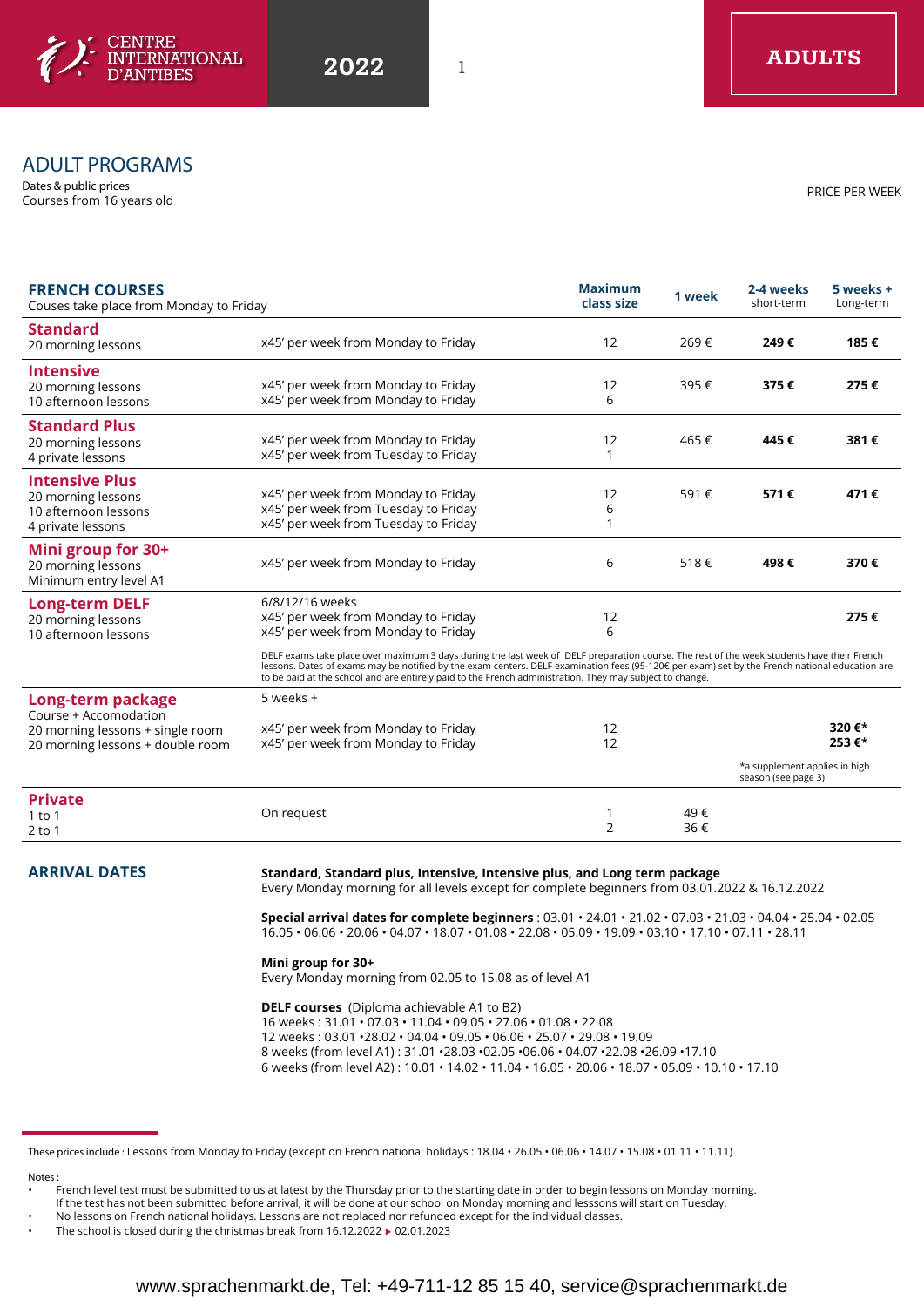

# ACCOMMODATION

Arrival Sunday / Departure Saturday

PRICE PER WEEK/ PERSON

## **ARAGON RESIDENCE**

| <b>ARAGON RESIDENCE</b>  | Low season                              | Medium season                                       | High season        |  |
|--------------------------|-----------------------------------------|-----------------------------------------------------|--------------------|--|
| From $18$ y.o.           | $01.01 \cdot 02.04 / 25.09 \cdot 31.12$ | $03.04 \rightarrow 02.07 / 21.08 \rightarrow 24.09$ | $03.07 \div 20.08$ |  |
| Studio single            | 280€                                    | 420€                                                | 740€               |  |
| Extra day                | 40€                                     | 60€                                                 | 106€               |  |
| Studio double (shared) 1 | 140€                                    | 210€                                                | 370€               |  |
| Extra day                | 20€                                     | 30€                                                 | 53€                |  |

1 No double occupancy for students over 30 y.o..

|                          | Special price for long term stays 5 WEEKS $+$                                                                                                                                                                                                                                                                                                                  | -15% off in low & medium season           |  |
|--------------------------|----------------------------------------------------------------------------------------------------------------------------------------------------------------------------------------------------------------------------------------------------------------------------------------------------------------------------------------------------------------|-------------------------------------------|--|
| Supplements in residence | Lunches from Monday to Friday (self service restaurant at school)<br>One way transfer on weekend from/to Nice airport<br>One way transfer on weekend from/to Antibes train station<br>One way transfer during the week from/to Nice airport<br>transfers are available from 6:30am to 9:00pm<br>One way transfer during the week from/to Antibes train station | 8-10 €/ lunch<br>50€<br>15€<br>80€<br>25€ |  |
|                          | transfers are available from 6:30am to 9:00pm                                                                                                                                                                                                                                                                                                                  |                                           |  |

| <b>HOST FAMILY</b><br>From $16 y.o.2$          |                                                                                                                                  | All year-round |                              |  |
|------------------------------------------------|----------------------------------------------------------------------------------------------------------------------------------|----------------|------------------------------|--|
| Single room<br>Extra day                       |                                                                                                                                  | 245€<br>35€    |                              |  |
| Double room (shared) <sup>3</sup><br>Extra day |                                                                                                                                  | 181€<br>26€    |                              |  |
| 3 No double occupancy for students over 25 y.o | 2 Arrival and departure transfers included in the prices for host families (transfers are only guaranteed from 6:30am to 9:00pm) |                |                              |  |
| Supplements in host family                     | Half board in host family (dinner from Monday - Friday)<br>Week end lunches in host family                                       |                | 45 €/ week<br>17 €/ week end |  |

Gluten free diet in host family

Lunches from Monday to Friday (self service restaurant at school)

20 €/ week 8-10 €/ lunch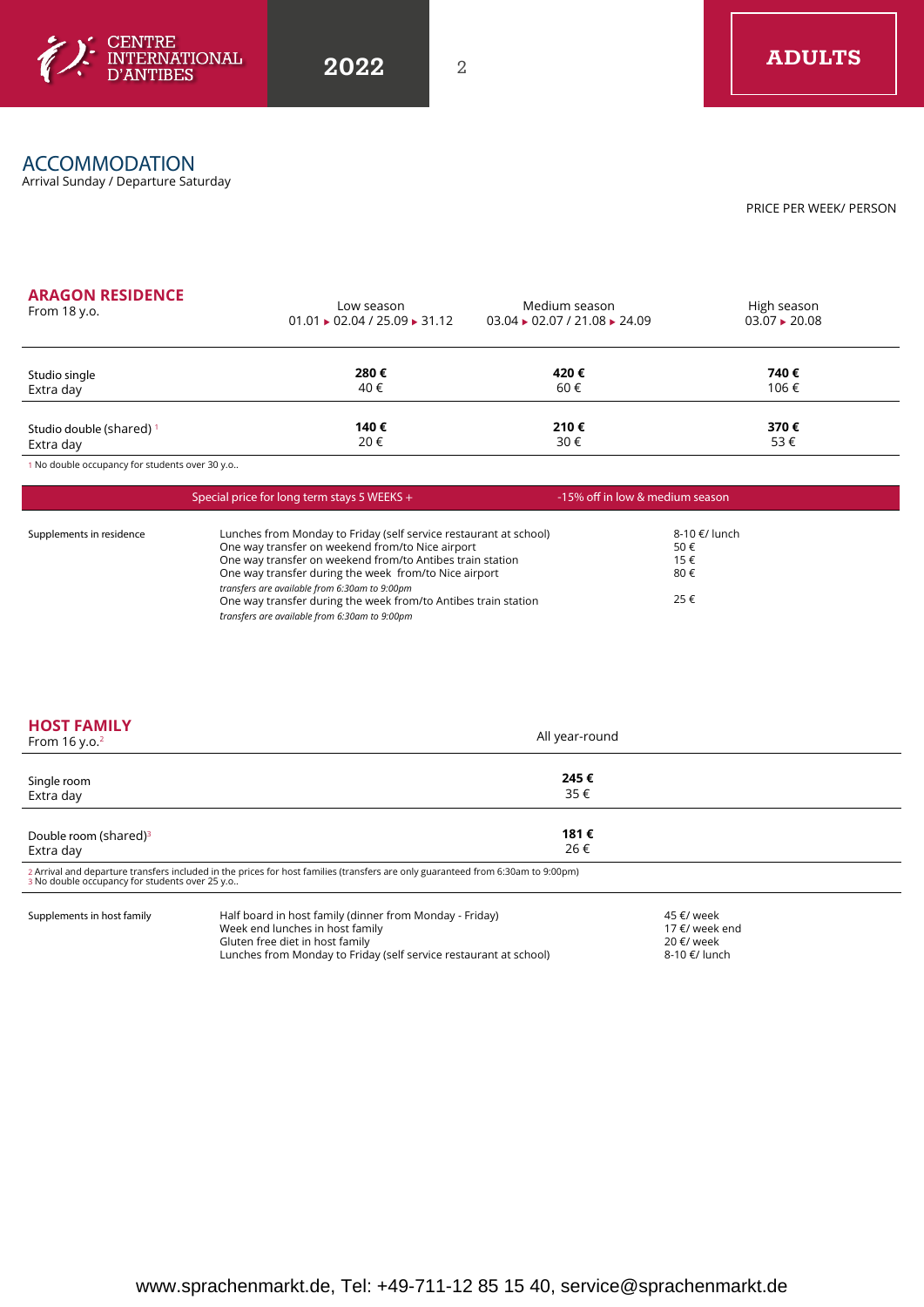

# FULL PACKAGE PROGRAMS

Arrival Sunday / Departure Saturday

PRICE PER WEEK/ PERSON

n/a

| Courses 20 lessons & activities + Single room                                                     | 820€                                                              | 890 €                                                                | n/a                               |
|---------------------------------------------------------------------------------------------------|-------------------------------------------------------------------|----------------------------------------------------------------------|-----------------------------------|
| <b>Sports &amp; Outdoors Package</b><br>Courses + accommodation + activity program<br>From 1 week | Low season<br>$01.01 \rightarrow 02.04 / 25.09 \rightarrow 31.12$ | Medium season<br>$03.04 \rightarrow 02.07 / 21.08 \rightarrow 24.09$ | High season<br>$03.07 \div 20.08$ |

#### Courses 20 lessons & activities + Single room Courses 20 lessons & activities + Double room (shared) **820 € 715 € 890 € 750 €**

#### **These prices include:**  • 20 lessons per week, maximum 12 students per class

• Accommodation in a studio

**Arrival dates** (From level A1) :

13.02 ▶ 19.02 20.02 ▶ 26.02 13.03 ▶ 19.03 20.03 ▶ 26.03 08.05 ▶ 14.05 15.05 ▶ 21.05<br>05.06 ▶ 11.06 12.06 ▶ 18.06 21.08 ▶ 27.08 28.08 ▶ 03.09 02.10 ▶ 08.10 09.10 ▶ 15.10<br>13.11 ▶ 19.11 20.11 ▶ 26.11

*Special arrival dates for complete beginners : 20.02 • 20.03 • 15.05 • 05.06 • 21.08 • 02.10*

### **Meditation & Relaxation Package**

• Activity program: 4 afternoons during the week

| <b>Meditation &amp; Relaxation Package</b><br>Courses + accommodation + activity program<br>From 1 week |                           | Low season<br>$01.01 \cdot 02.04 / 25.09 \cdot 31.12$                         |              | Medium season<br>$03.04 \rightarrow 02.07 / 21.08 \rightarrow 24.09$ |                                                              | High season<br>$03.07 \div 20.08$ |  |
|---------------------------------------------------------------------------------------------------------|---------------------------|-------------------------------------------------------------------------------|--------------|----------------------------------------------------------------------|--------------------------------------------------------------|-----------------------------------|--|
| Courses 20 lessons & activities + Single room<br>Courses 20 lessons & activities + Double room (shared) |                           | 820€<br>715€                                                                  |              | 890€<br>750€                                                         |                                                              | n/a<br>n/a                        |  |
| These prices include:                                                                                   |                           | <b>Arrival dates (From level A1):</b>                                         |              |                                                                      |                                                              |                                   |  |
| 20 lessons per week, maximum 12 students per class<br>$\bullet$                                         | $02.01 \rightarrow 08.01$ | $09.01 \div 15.01$                                                            | 23.01► 29.01 | $27.02 \div 05.03$                                                   | $06.03 \div 12.03$                                           | $22.05 \div 28.05$                |  |
| Accommodation in a studio<br>$\bullet$                                                                  | $29.05 \rightarrow 04.06$ | $19.06 \rightarrow 25.06$                                                     | 26.06► 02.07 | 21.08 > 27.08                                                        | $28.08 \rightarrow 03.09$                                    | $28.08 \rightarrow 03.09$         |  |
| Activity program: 4 afternoons during the week<br>$\bullet$                                             | 18.09 - 24.09             | $25.09 \rightarrow 01.10$ $27.11 \rightarrow 03.12$ $04.12 \rightarrow 10.12$ |              |                                                                      |                                                              |                                   |  |
|                                                                                                         |                           |                                                                               |              |                                                                      | بنسم ممنع ممنع ممنع ممنع بمنعم يممن المنادر المنادر المنادرة |                                   |  |

*Special arrival dates for complete beginners : 02.01 • 23.01 • 06.03 • 19.06 • 21.08 • 18.09 • 27.11*

### **Culture Package**

| $\sim$<br>Courses + accommodation + activity program<br>From 1 week                                                                            | Low season<br>$01.01 \rightarrow 02.04 / 25.09 \rightarrow 31.12$                                                                   | Medium season<br>$03.04 \rightarrow 02.07 / 21.08 \rightarrow 24.09$                                                                   | High season<br>$03.07 \div 20.08$        |  |
|------------------------------------------------------------------------------------------------------------------------------------------------|-------------------------------------------------------------------------------------------------------------------------------------|----------------------------------------------------------------------------------------------------------------------------------------|------------------------------------------|--|
| Courses 20 lessons & activities + Single room<br>Courses 20 lessons & activities + Double room (shared)                                        | 890€<br>820€<br>715€<br>750€                                                                                                        |                                                                                                                                        | n/a<br>n/a                               |  |
| These prices include:                                                                                                                          | <b>Arrival dates</b> (From level A1):                                                                                               |                                                                                                                                        |                                          |  |
| 20 lessons per week, maximum 12 students per class<br>Accommodation in a studio<br>$\bullet$<br>Activity program: 4 afternoons during the week | $16.01 \div 22.01$<br>23.01 ▶ 29.01<br>$05.06 \rightarrow 11.06$ 12.06 $\rightarrow$ 18.06<br>$04.12 \rightarrow 10.12$ 11.12 17.12 | $27.03 \div 02.04$<br>$03.04 \rightarrow 09.04$<br>24.04 30.04<br>$21.08 \div 27.08$<br>$28.08 \triangleright 03.09$<br>30.10 \> 05.11 | $01.05 \div 07.05$<br>$06.11 \div 12.11$ |  |
|                                                                                                                                                |                                                                                                                                     | Special arrival dates for complete beginners : $23.01 \cdot 03.04 \cdot 24.04 \cdot 01.05 \cdot 05.06 \cdot 21.08 \cdot 06.11$         |                                          |  |
| 50+ Package<br>Courses + accommodation + activity program<br>From 2 weeks                                                                      | Low season<br>$01.01 \rightarrow 02.04 / 25.09 \rightarrow 31.12$                                                                   | Medium season<br>$03.04 \rightarrow 02.07 / 21.08 \rightarrow 24.09$                                                                   | High season<br>$03.07 \div 20.08$        |  |
| Courses 20 lessons & activities + Single room<br>Courses 20 lessons & activities + Double room (shared)                                        | 820€<br>715€                                                                                                                        | 890€<br>750€                                                                                                                           | 1,350€<br>980€                           |  |
| These prices include:                                                                                                                          | Arrival dates (From level A1):                                                                                                      |                                                                                                                                        |                                          |  |

**These prices include:**  • 20 lessons per week, maximum 12 students per class

• Accommodation in a studio

• Breakfast & lunch from Monday to Friday

at school restaurant

• Activity program : 3 afternoons during the week and 1 full day during the weekend

### **Arrival dates** (From level A1) :

 $06.02 \triangleright 19.02$  24.04  $\triangleright$  07.05 08.05  $\triangleright$  21.05 22.05  $\triangleright$  04.06 07.08  $\triangleright$  20.08 16.10  $\triangleright$  29.10 *Special arrival dates for complete beginners : 24.04 • 16.10*

www.sprachenmarkt.de, Tel: +49-711-12 85 15 40, service@sprachenmarkt.de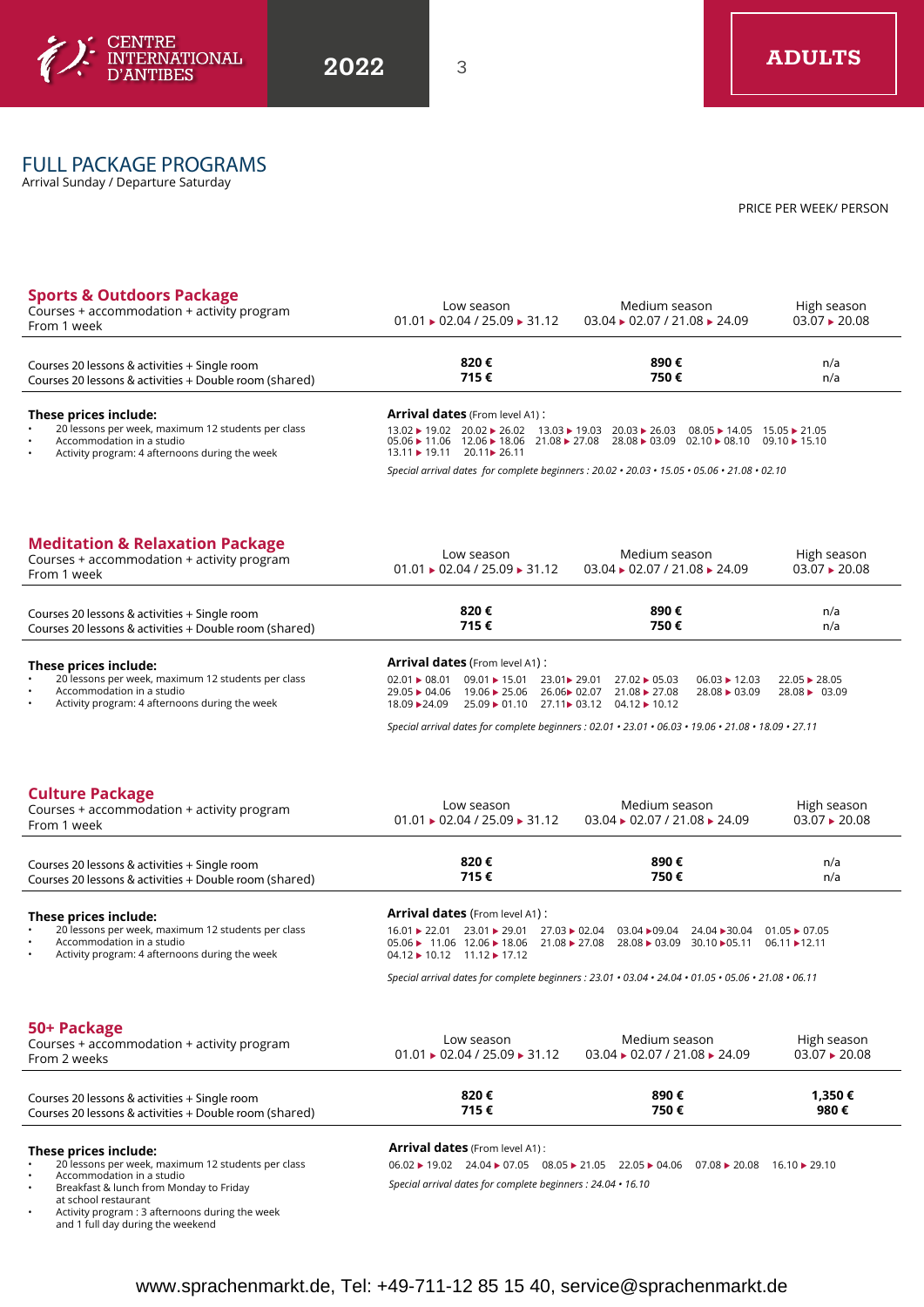

# FULL PACKAGE PROGRAMS

Arrival Sunday / Departure Saturday

PRICE PER WEEK/ PERSON

| $03.07 \div 27.08$                    |                                                                                                                                                                                                                                                                                                                                                                      |  |
|---------------------------------------|----------------------------------------------------------------------------------------------------------------------------------------------------------------------------------------------------------------------------------------------------------------------------------------------------------------------------------------------------------------------|--|
|                                       | 555€<br>402€<br>90€                                                                                                                                                                                                                                                                                                                                                  |  |
|                                       | Every Sunday for all levels except for complete beginners from 03.07.2022 to 27.08.2022<br>Special arrival dates for complete beginners : 03.07 • 17.07 • 31.07 • 21.08                                                                                                                                                                                              |  |
| All year-round                        | Supplement high season<br>$03.07 \rightarrow 20.08$                                                                                                                                                                                                                                                                                                                  |  |
| 320 €<br>253€<br>90€                  | +215 €<br>$+107 \in$                                                                                                                                                                                                                                                                                                                                                 |  |
|                                       | Every Sunday for all levels except for complete beginners from 02.01.2022 to 17.12.2022<br>Special arrival dates for complete beginners : 02.01 · 23.01 · 20.02 · 06.03 · 20.03 · 03.04 · 24.04 · 01.05 ·<br>$15.05 \cdot 05.06 \cdot 19.06 \cdot 03.07 \cdot 17.07 \cdot 31.07 \cdot 21.08 \cdot 04.09 \cdot 18.09 \cdot 02.10 \cdot 16.10 \cdot 06.11 \cdot 27.11$ |  |
|                                       |                                                                                                                                                                                                                                                                                                                                                                      |  |
| All year-round                        | Supplement high season<br>$03.07 \div 20.08$                                                                                                                                                                                                                                                                                                                         |  |
| 1050€<br>870€                         | +380€<br>+190€                                                                                                                                                                                                                                                                                                                                                       |  |
| <b>Arrival dates:</b> (From level B1) | Executive course : 09.01 · 06.02 · 06.03 · 01.05 · 12.06 · 26.06 · 17.07 · 07.08 · 11.09 · 09.10 · 13.11<br>European relation course: 23.01 · 24.04 · 22.05 · 19.06 · 03.07 · 21.08 · 25.09 · 23.11                                                                                                                                                                  |  |
|                                       | $07.08 \rightarrow 13.08$                                                                                                                                                                                                                                                                                                                                            |  |
|                                       | <b>Arrival dates</b> (From level A1):<br>Arrival dates (From level A1):                                                                                                                                                                                                                                                                                              |  |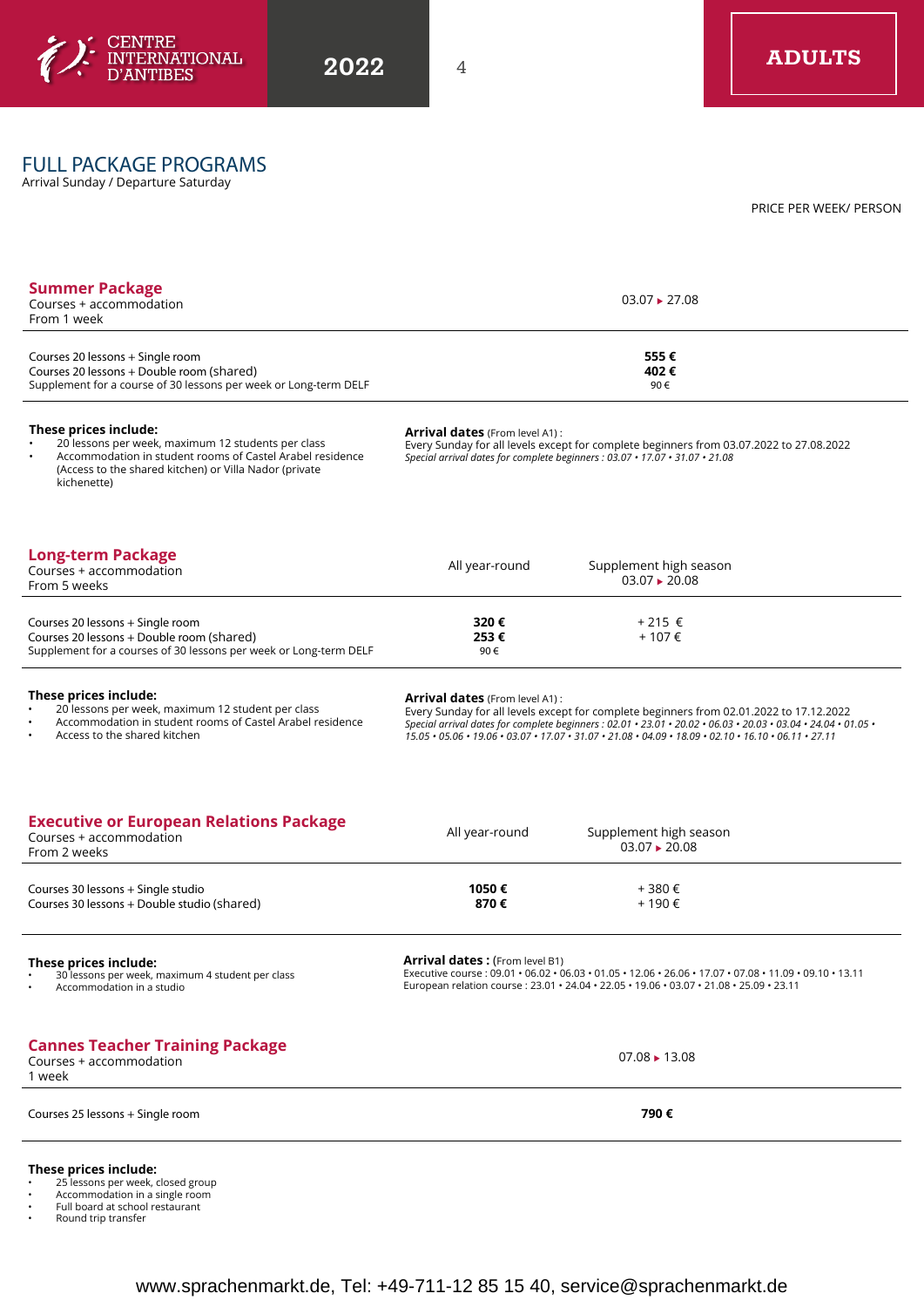

### FAMILY PROGRAMS

Arrival Sunday / Departure Saturday

PRICE PER WEEK/ PERSON

#### **Junior programs Contract Contract Contract Contract Contract Contract Contract Contract Contract Contract Contract Contract Contract Contract Contract Contract Contract Contract Contract Contract Contract Contract Contr**  $03.04 \rightarrow 25.06 \& 21.08 \rightarrow 29.10$ Summer  $26.06 \rightarrow 20.08$ **Programs for 6 - 7 y.o.** Fun morning activities (including lunches)  $n/a$  380 € **Programs for 8 - 11 y.o.** Fun morning activities (including lunches) Standard courses (including lunches) Day program (including courses + lunches + activities) 380 € n/a n/a n/a 370 € 590 € **Programs for 12 - 17 y.o.** Standard courses (including lunches) Day program (including courses + lunches + 370 € 590 € 370 € 590 €

activities)

| <b>Adult courses</b> |  |  |  |
|----------------------|--|--|--|
|                      |  |  |  |

| Optional                                                               | All year-round |              |
|------------------------------------------------------------------------|----------------|--------------|
|                                                                        | 1 week         | 2-4 weeks    |
| Standard courses 20 lessons / week<br>Mini group 30+ 20 lessons / week | 269€<br>518€   | 249€<br>498€ |

### **Accommodation**

|                  | Low season                                                     | Medium season                                         | High season        |  |
|------------------|----------------------------------------------------------------|-------------------------------------------------------|--------------------|--|
|                  | $01.01 \rightarrow 02.04 / 25.09 \rightarrow 31.12$            | $03.04 \rightarrow 02.07$ & 21.08 $\rightarrow$ 24.09 | $03.07 \div 20.08$ |  |
|                  |                                                                |                                                       |                    |  |
| Double studio    | 280€                                                           | 420€                                                  | 740€               |  |
| Extra day        | 40€                                                            | 60€                                                   | 106€               |  |
|                  |                                                                |                                                       |                    |  |
| Triple studio    | 400€                                                           | 480€                                                  | 1110€              |  |
| Extra day        | 57€                                                            | 69€                                                   | 159€               |  |
|                  |                                                                |                                                       |                    |  |
| Quadruple studio | 500€                                                           | 560€                                                  | 1480€              |  |
| Extra day        | 71€                                                            | 80€                                                   | 212€               |  |
| Supplements      | Airport transfer (one-way) for the family                      |                                                       | 60€                |  |
|                  | Family member staying in our studios but not attending classes |                                                       | 80€                |  |
|                  | Extra cost if only 1 week is booked for juniors                |                                                       | 50€                |  |

Note :

- Only one member of the family needs to take a French course in our school in order for the whole family to enjoy accommodation in our residence.
- If the family is accommodated in our residence, the round trip transfers for kids/teens from the residence to the school is included in the price
- If the family is not accommodated in our residence, the round trip transfers for kids/teens from the school "le Château" is 100 €/ week

# www.sprachenmarkt.de, Tel: +49-711-12 85 15 40, service@sprachenmarkt.de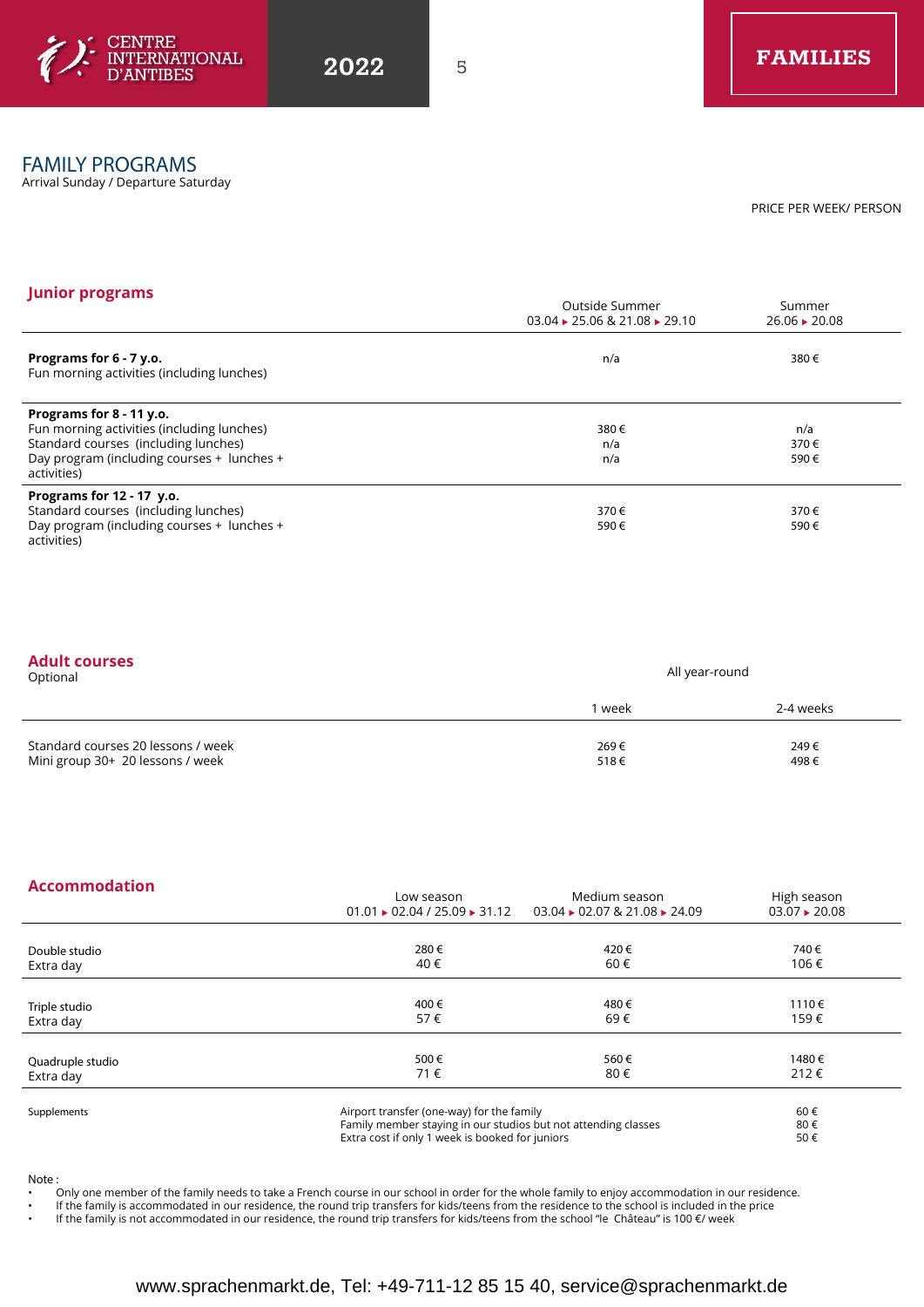

# JUNIOR PROGRAMS

Arrival Sunday / Departure Saturday

PRICE PER WEEK/ PERSON

| <b>ANTIBES "Essential"</b> |                                                                                                                                    |                                                               |      |
|----------------------------|------------------------------------------------------------------------------------------------------------------------------------|---------------------------------------------------------------|------|
| For teens 12-17 y.o.       | $03.04 \rightarrow 29.10$                                                                                                          | All inclusive package (campus,<br>residence, and host family) | 850€ |
|                            |                                                                                                                                    | Day Program including courses,<br>lunches & activities        | 590€ |
|                            |                                                                                                                                    | Courses only                                                  | 329€ |
| For kids 8-11 y.o.         | $26.06 \div 20.08$                                                                                                                 | <b>All inclusive package (campus)</b>                         | 850€ |
|                            |                                                                                                                                    | Day Program including courses,<br>lunches & activities        | 590€ |
|                            |                                                                                                                                    | Courses only including lunches                                | 370€ |
| Supplements                | Intensive courses for 12-17 y.o. (6 additionnal lessons / week, max 8 students)<br>Session dates : every Monday from 03.04 ▶ 29.10 | All levels                                                    | 80€  |
|                            | Delf preparation for 12-17 y.o. (6 additionnal lessons / week, max 8 students)                                                     | From A1                                                       | 100€ |
|                            | Session dates: 19.06 → 02.07   03.07 → 16.07   17.07 → 30.07   31.07 → 13.08                                                       |                                                               |      |
|                            | Abiturkurs for German students 12-17 y.o. (9 additionnal lessons / week, max 8<br>students) Session dates : 24.07 ▶ 06.08          | From B1                                                       | 100€ |
|                            | Single room in host family                                                                                                         |                                                               | 117€ |
|                            | Extra day full-board                                                                                                               |                                                               | 100€ |
|                            | Gluten-free meals                                                                                                                  |                                                               | 100€ |
|                            |                                                                                                                                    |                                                               |      |

| <b>ANTIBES "Dance &amp; Fitness"</b> |                      |                           |                                       |      |
|--------------------------------------|----------------------|---------------------------|---------------------------------------|------|
| For teens 12-17 y.o.                 |                      | $03.07 \rightarrow 30.07$ | <b>All inclusive package</b> (campus) | 990€ |
| Supplements                          | Extra day full-board |                           |                                       | 100€ |
|                                      | Gluten-free meals    |                           |                                       | 100€ |

| <b>ANTIBES "Sailing plus"</b> |                      |                    |                                       |      |  |
|-------------------------------|----------------------|--------------------|---------------------------------------|------|--|
| For teens 12-17 y.o.          |                      | $03.07 \div 30.07$ | <b>All inclusive package</b> (campus) | 990€ |  |
| Supplements                   | Extra day full-board |                    |                                       | 100€ |  |
|                               | Gluten-free meals    |                    |                                       | 100€ |  |

|                                    | ANTIBES "English camp" 吴长        |                                                                                        |                                                        |      |
|------------------------------------|----------------------------------|----------------------------------------------------------------------------------------|--------------------------------------------------------|------|
| For kids & teens 8-11 / 12-15 y.o. |                                  | $03.07 \div 30.07$                                                                     | All inclusive package (campus)                         |      |
|                                    |                                  |                                                                                        | Day Program including courses,<br>lunches & activities | 390€ |
|                                    |                                  |                                                                                        | Courses only including lunches                         | 279€ |
| Supplements                        | Extra day full-board             |                                                                                        |                                                        | 100€ |
|                                    | Gluten-free meals                |                                                                                        |                                                        | 100€ |
|                                    |                                  |                                                                                        |                                                        |      |
|                                    | Early bird : -50 $\in$ /week OFF | on bookings made before March 5th 2022 for Antibes stays on campus from 26.06 to 20.08 | CODE : JP22                                            |      |

Supplements :

Extra cost for one week stay One-way airport transfer outside of the weekend One-way train station transfer outside of the weekend

50 € 80 € 25 €

Our all-inclusive programs include :

• Standard courses : 20 lessons x 45 min • Accommodation in host family (double room) or on campus or residence (multiple room)

- 
- Full board

• Activities and excursions

Supervision and security

• Round-trip transfer to Nice airport or Antibes train station

Note : No lessons on French national holidays (18.04 • 26.05 • 06.06 • 14.07 • 15.08 • 01.11 • 11.11) or on the first Monday of arrival (students will take the French level test)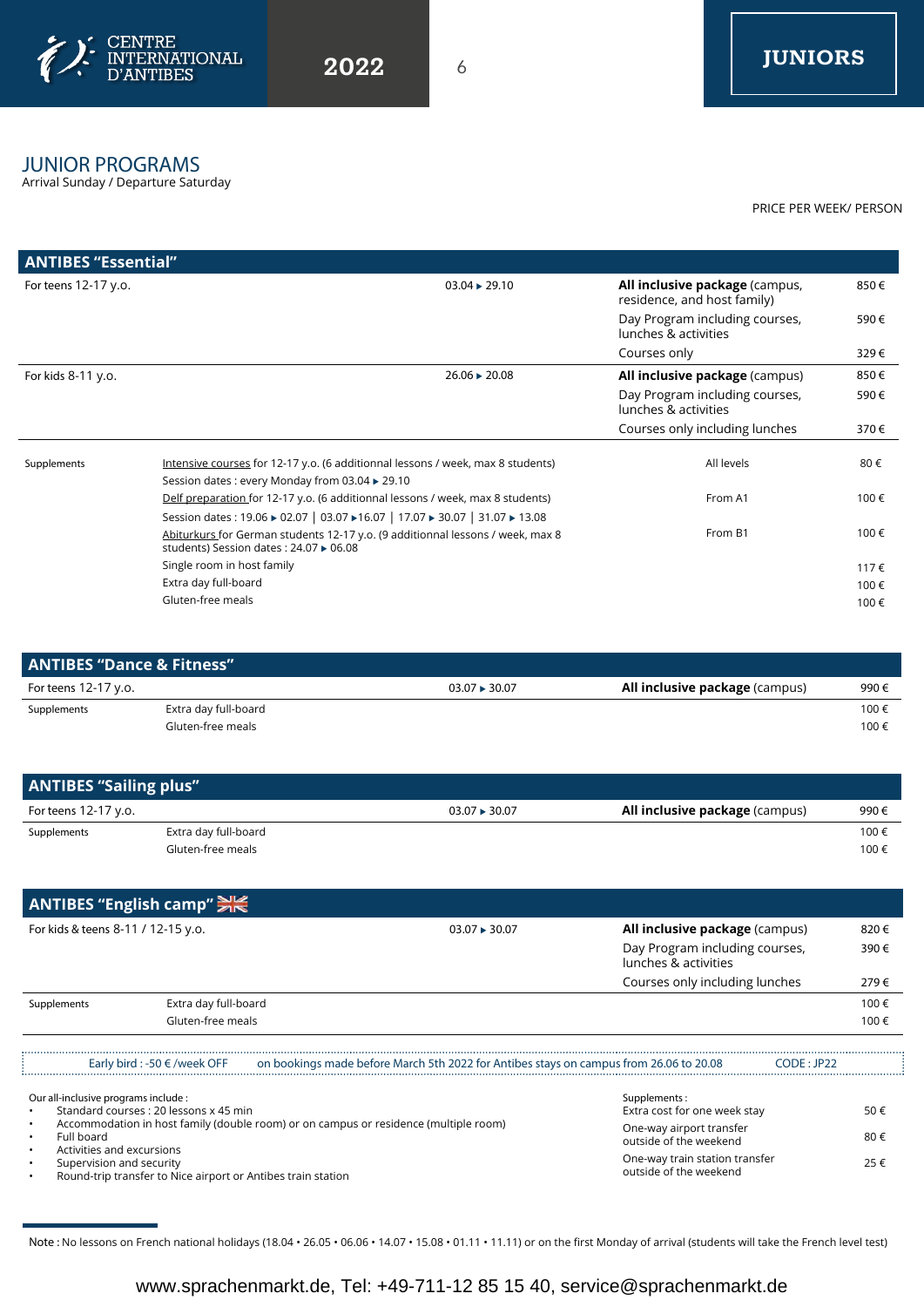

# JUNIOR PROGRAMS

Arrival Sunday / Departure Saturday

PRICE PER WEEK/ PERSON

| JUAN-LES-PINS Premium |                                              |                                                                                                                                   |                                   |        |
|-----------------------|----------------------------------------------|-----------------------------------------------------------------------------------------------------------------------------------|-----------------------------------|--------|
| For teens 12-17 y.o.  |                                              | $26.06 \div 03.09$                                                                                                                | All inclusive package (residence) | 1295€  |
| For kids 8-11 y.o.    |                                              | $26.06 \div 03.09$                                                                                                                | All inclusive package (residence) | 1495 € |
| Supplements           |                                              | Intensive courses for 12-17 y.o (6 additionnal lesson / week, max 8 students)<br>Session dates : every Monday from 26.06 to 03.09 | All levels                        | 80€    |
|                       | Single room                                  |                                                                                                                                   |                                   | 370€   |
|                       | Extra day multiple room full board 8-11 y.o  |                                                                                                                                   |                                   | 195€   |
|                       | Extra day single room full board 8-11 y.o    |                                                                                                                                   |                                   | 266€   |
|                       | Extra day multiple room full board 12-17 y.o |                                                                                                                                   |                                   | 170€   |
|                       | Extra day single room full board 12 - 17 y.o |                                                                                                                                   |                                   | 231€   |
|                       | Gluten free meals                            |                                                                                                                                   |                                   | 100€   |
|                       | Early bird : -100 $\in$ /week OFF            | on bookings made before March 5th 2022 for premium stays                                                                          | CODE : PP22                       |        |

**CANNES "Essential"**

| For teens 12-15 y.o.                                                                                              |                                        | $03.07 \div 13.08$                                                                                                                | <b>All inclusive package</b> (campus or host<br>family) |             | 880€ |  |
|-------------------------------------------------------------------------------------------------------------------|----------------------------------------|-----------------------------------------------------------------------------------------------------------------------------------|---------------------------------------------------------|-------------|------|--|
|                                                                                                                   |                                        |                                                                                                                                   | Day Program including courses, lunches &<br>activities  |             | 620€ |  |
|                                                                                                                   |                                        |                                                                                                                                   | Courses only                                            |             | 359€ |  |
|                                                                                                                   | Independance club For teens 16-17 y.o. | $03.07 \div 13.08$                                                                                                                | <b>All inclusive package (campus)</b>                   |             | 880€ |  |
| Supplements                                                                                                       |                                        | Intensive courses for 12-17 y.o. (6 additionnal lesson / week, max 8 students)<br>Session dates: every Monday from 04.07 to 12.08 | All levels                                              |             | 80€  |  |
|                                                                                                                   | Extra day full-board                   |                                                                                                                                   |                                                         |             | 100€ |  |
|                                                                                                                   | Gluten free meals                      |                                                                                                                                   |                                                         |             | 100€ |  |
|                                                                                                                   | Early bird : -50 $\in$ /week OFF       | on bookings made before March 5th 2022 for Cannes campus stays                                                                    |                                                         | CODE : JP22 |      |  |
| Our all-inclusive programs include :                                                                              |                                        |                                                                                                                                   | Supplements:                                            |             |      |  |
| Standard courses: 20 lessons x 45 min                                                                             |                                        |                                                                                                                                   | Extra cost for one week stay                            |             | 50€  |  |
| Accommodation in host family (double room) or in campus or residence (multiple room)<br>المحرجات والبالي والمرادي |                                        |                                                                                                                                   | One-way airport transfer outside weekend                |             | 80€  |  |

• Full board

• Activities and excursions

• Supervision and security

• Round-trip Nice airport or Antibes train station transfer

Note : No lessons on French national holidays (18.04 • 26.05 • 06.06 • 14.07 • 15.08 • 01.11 • 11.11) or on the first Monday of arrival (students will take the French level test)

One-way station transfer outside weekend

25 €

# **NICE** PARTNER SCHOOLS

| For teens 12-17 y.o.                                                                                                                                              | 03.07 ► 13.08 | <b>All inclusive package (campus)</b> | 850€ |
|-------------------------------------------------------------------------------------------------------------------------------------------------------------------|---------------|---------------------------------------|------|
| Prices include : Standard courses 20 lessons, accommodation in campus multiple room, full board, activities and excursions, supervision and round trip transfers. |               |                                       |      |

## **BIARRITZ**

| For teens 13-17 y.o.                                                                                                                                                                          | $03.07 \div 13.08$ | <b>All inclusive package</b> (campus) | 869€ |
|-----------------------------------------------------------------------------------------------------------------------------------------------------------------------------------------------|--------------------|---------------------------------------|------|
| Prices include: Standard courses 15 lessons, accommodation in campus multiple room, full board for 7 day (Sunday to Sunday), activities and excursions, supervision and round trip transfers. |                    |                                       |      |
| <b>PARIS</b>                                                                                                                                                                                  |                    |                                       |      |

| For teens 1<br>$\prime$ V.O.<br>ا -5 ا<br>. | '3.08 | <b>All inclusive package (campus)</b> | 995€<br>. |
|---------------------------------------------|-------|---------------------------------------|-----------|
|                                             |       |                                       |           |

Prices include : Standard courses 20 lessons, accommodation in campus multiple room, full board, activities and excursions, supervision.

# www.sprachenmarkt.de, Tel: +49-711-12 85 15 40, service@sprachenmarkt.de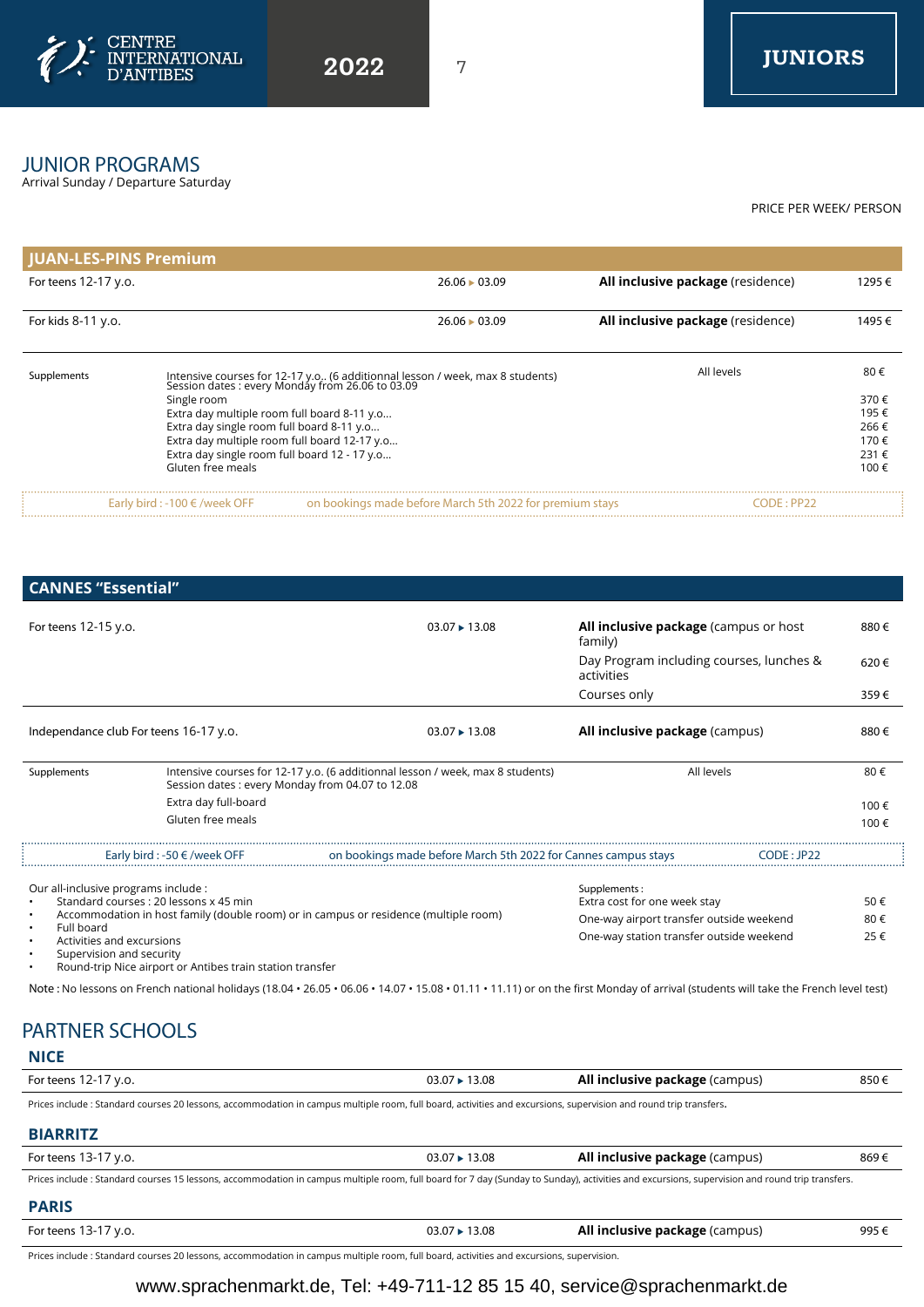## GENERAL TERMS AND CONDITIONS

### REGISTRATIONS

Complete the enclosed registration form and return to our office accompanied by proof of payment or by the credit card payment authorization to take a guarantee included in the registration form. No reservation can be guaranteed until we have received a down payment and/or full payment.

ADMINISTRATION FEES : 50 € (non-refundable)

### EXTRA FEES

Extra cost for less than 2 weeks reservation for junior programs (with or without accommodation) : 50 €

### DOWN PAYMENT

Course without accommodation : 100 € / week of course

Course with accommodation : 200 € / week of course with accommodation

METHOD OF PAYMENT By bank transfer or by credit card.

IMPORTANT NOTES

- Whilst making your bank transfer, please make sure that the names of the students, the course and the invoice number are indicated.
- Please note that the bank charges for transfers are at your expense.
- Mandatory : once the transfer has been effected, you are requested to fax a copy duly stamped with the Bank's identification mark (same from any other payment service).

PAYMENT OF THE INVOICE

As above. We should receive the full payment of the invoice at least 30 days before the student's arrival.

| CANCELLATION/ MODIFICATION                                            |                                                                                                                                                                                                                                                              |                                      |  |
|-----------------------------------------------------------------------|--------------------------------------------------------------------------------------------------------------------------------------------------------------------------------------------------------------------------------------------------------------|--------------------------------------|--|
| FEES AFTER BOOKING CONFIRMATION BY INSTITUT<br>PREVERT CIA ATOLL SARL | <b>COURSES WITH ACCOMMODATION</b>                                                                                                                                                                                                                            | <b>COURSES WITHOUT ACCOMMODATION</b> |  |
| More than 30 working days before arrival                              | 80€                                                                                                                                                                                                                                                          | 80€                                  |  |
| Between 30 and 15 working days before arrival                         | $30\%$ <sup>1</sup>                                                                                                                                                                                                                                          | $15\%$ <sup>1</sup>                  |  |
| Between 14 and 7 working days before arrival                          | $50\%$ <sup>1</sup>                                                                                                                                                                                                                                          | $15\%$ <sup>1</sup>                  |  |
| Between 6 and 1 working days before arrival                           | 75 % <sup>1</sup>                                                                                                                                                                                                                                            | $30\%$ <sup>1</sup>                  |  |
| No show                                                               | $100\%$ <sup>1</sup>                                                                                                                                                                                                                                         | $100\%$ <sup>1</sup>                 |  |
| Stay interruption requested by the client <sup>2</sup>                | No Refund                                                                                                                                                                                                                                                    | No Refund                            |  |
| Visa refusal                                                          | If THE STUDENT'S visa is refused and THE STUDENT does not want to reapply we will refund<br>the full fees, minus 80 € administration fees. THE SCHOOL must receive the original visa<br>refusal letter from the embassy before any refund will be issued.    |                                      |  |
| Modification                                                          | In case of modification (dates or type of accommodation): more than 15 working days<br>before arrival a penalty of 80€ will be charged (plus additional price difference), then from<br>14 working days up to arrival day the cancellation conditions apply. |                                      |  |